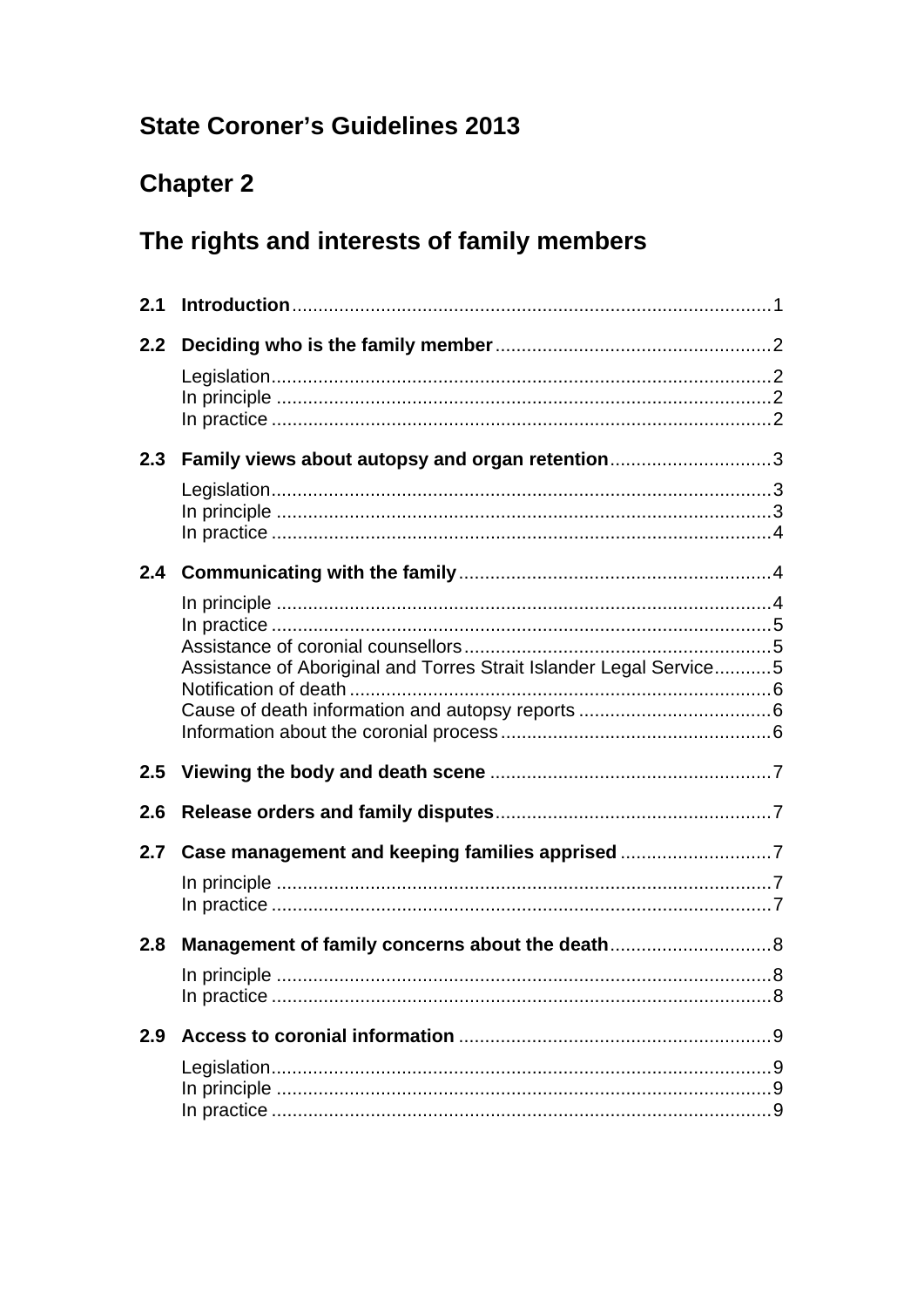| 2.10 Application for inquest and review of reportable death or inquest |  |
|------------------------------------------------------------------------|--|
|                                                                        |  |
|                                                                        |  |
|                                                                        |  |
|                                                                        |  |
|                                                                        |  |
|                                                                        |  |
|                                                                        |  |
|                                                                        |  |
| Role of Counsel Assisting when family not separately represented11     |  |
|                                                                        |  |
|                                                                        |  |
|                                                                        |  |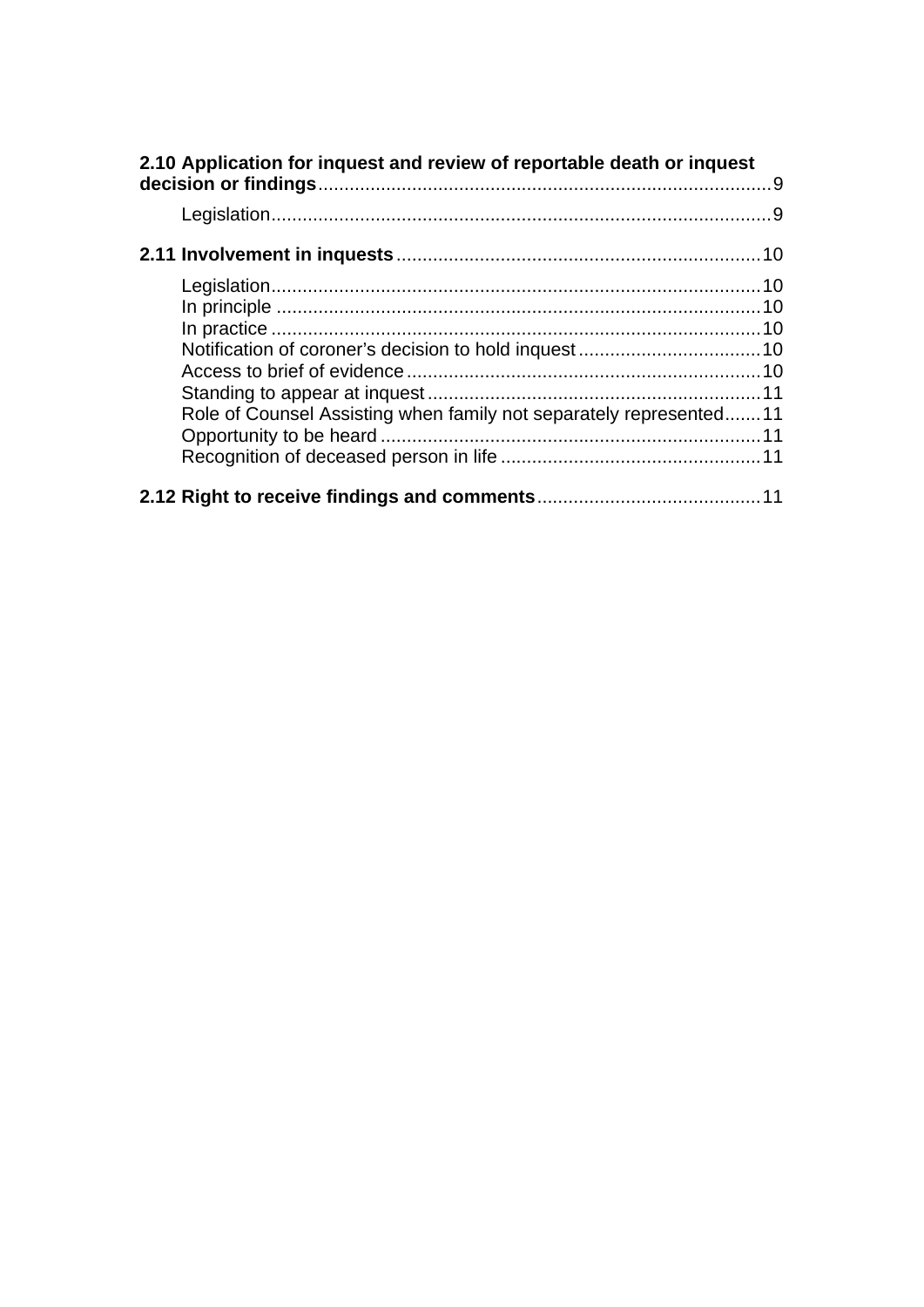### <span id="page-2-0"></span>*2.1 Introduction*

The *Coroners Act 2003* represents the most significant reform of the coronial system in Queensland's history. One of its most important features is the explicit recognition it gives to the rights and needs of bereaved families during the coronial process.

While there is much to be said for the therapeutic benefits of the coronial process in its ability to provide answers for bereaved families and give comfort that some good may come from their loved one's death, it must be acknowledged that aspects of the process can be an equally unwelcome and distressing intrusion into a family's grief. Research has shown how families can feel disempowered by the coroner's involvement, particularly in the initial stages of the investigation when the coroner has control of the body and decisions are being made about the extent to which it needs to be forensically examined.

Most families are extremely distressed and traumatised when they first come into contact with the coronial system. They will often have had no prior experience with the State Official response to sudden, unexplained death. The way in which those involved in the coronial system interact with grieving families can either alleviate or exacerbate families' suffering.

Previously Queensland had a coronial system that treated family members as mere observers with no right to participate in decisions about their deceased relatives. There was no recognition of the differing views among cultural and religious groups with regard to the handling of dead bodies. Coroners ordered full internal autopsies in almost all cases and the family's views were not considered in the making of these orders. There was no way for families with concerns about the way their loved one's death was being investigated to have those concerns addressed.

When introducing the Coroners Bill 2002, the then Attorney-General told Parliament:

*We have designed the new coronial system to be more sensitive and compassionate approach to families. There will be improved information and support, a greater sensitivity to different cultures and beliefs, and families will be given greater access to coronial documents during investigations*. [1](#page-2-1)

<span id="page-2-2"></span>The *Coroners Act 2003* recognises families are more that just potential witnesses. It gives them the right to have their views considered when issues arise such as the extent of autopsy and to be informed of the coroner's decision to retain organs/tissues for further investigation. They are deemed to have sufficient interest in information and documents pertaining to the investigation of their relative's death, and to be given leave to appear at an inquest into the death. They have a right to receive copies of the coroner's

<span id="page-2-1"></span><sup>1</sup>  $<sup>1</sup>$  Hansard, 3 December 2002 at p.5220-1</sup>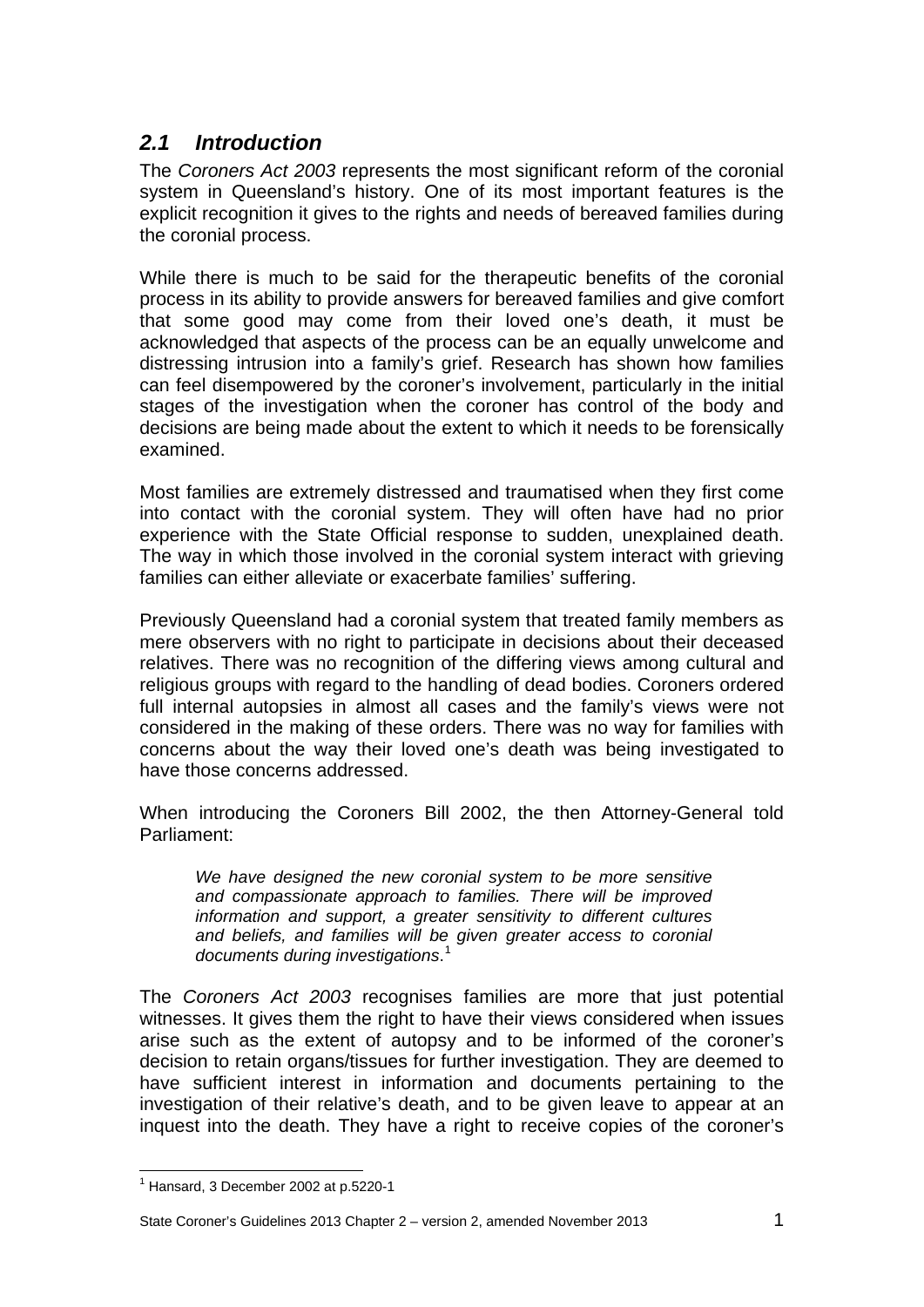findings and comments. Families' initial interactions with the coronial system are supported by coronial counsellors. Families who are dissatisfied with certain decisions made by the investigating coroner can seek a review of those decisions by the State Coroner, meaning they have access to a timely administrative review process without the delay or cost of litigation. Proactive case management of coronial investigations can bring relief to families by endeavouring to finalise official inquiries into their relative's death as expeditiously as possible.

This Chapter highlights how the rights and interests of families are recognised and supported not only legislatively but also operationally throughout the coronial process.

## <span id="page-3-0"></span>**2.2 Deciding who is the family member**

### <span id="page-3-1"></span>*Legislation*

Coroners Act Schedule 2 Dictionary

### <span id="page-3-2"></span>*In principle*

The Coroners Act establishes a hierarchy of relationships that should be considered when it is necessary to determine whose views should be considered by the coroner, and who is entitled to receive information about the death and the investigation outcomes. Coroners and their staff should remain vigilant to the tendency for the trauma of bereavement to exacerbate pre-existing family tensions particularly when an estranged spouse, parent or child may seek to assert rights under the Act that more properly lie with another family member. In many cases, it will be entirely appropriate for the coroner to authorise information release about cause of death and the findings to more than one family member. The coronial counsellors can provide valuable assistance when negotiating volatile family dynamics and resolving dispute among equally entitled family members for the purpose of autopsy, organ/tissue retention and release decision making.

### <span id="page-3-3"></span>*In practice*

Family members are generally identified in the Form 1. The coroner's staff and the coronial counsellors use this information to identify the most senior family member according to the statutory family hierarchy for communication purposes. Often the counsellor's initial contact with a nominated family member will result in the identification of a more senior family member or provide the family with an opportunity to nominate their preferred spokesperson.

The Act was amended in 2009 to give recognition to the deceased's documented wishes as to whom should be his or her family member. These amendments also gave the coroner discretion to treat as a "family member", an adult who, immediately before the deceased person's death, had a relationship with the deceased person that the coroner considers is sufficient for being a family member. This discretion can only be exercised when there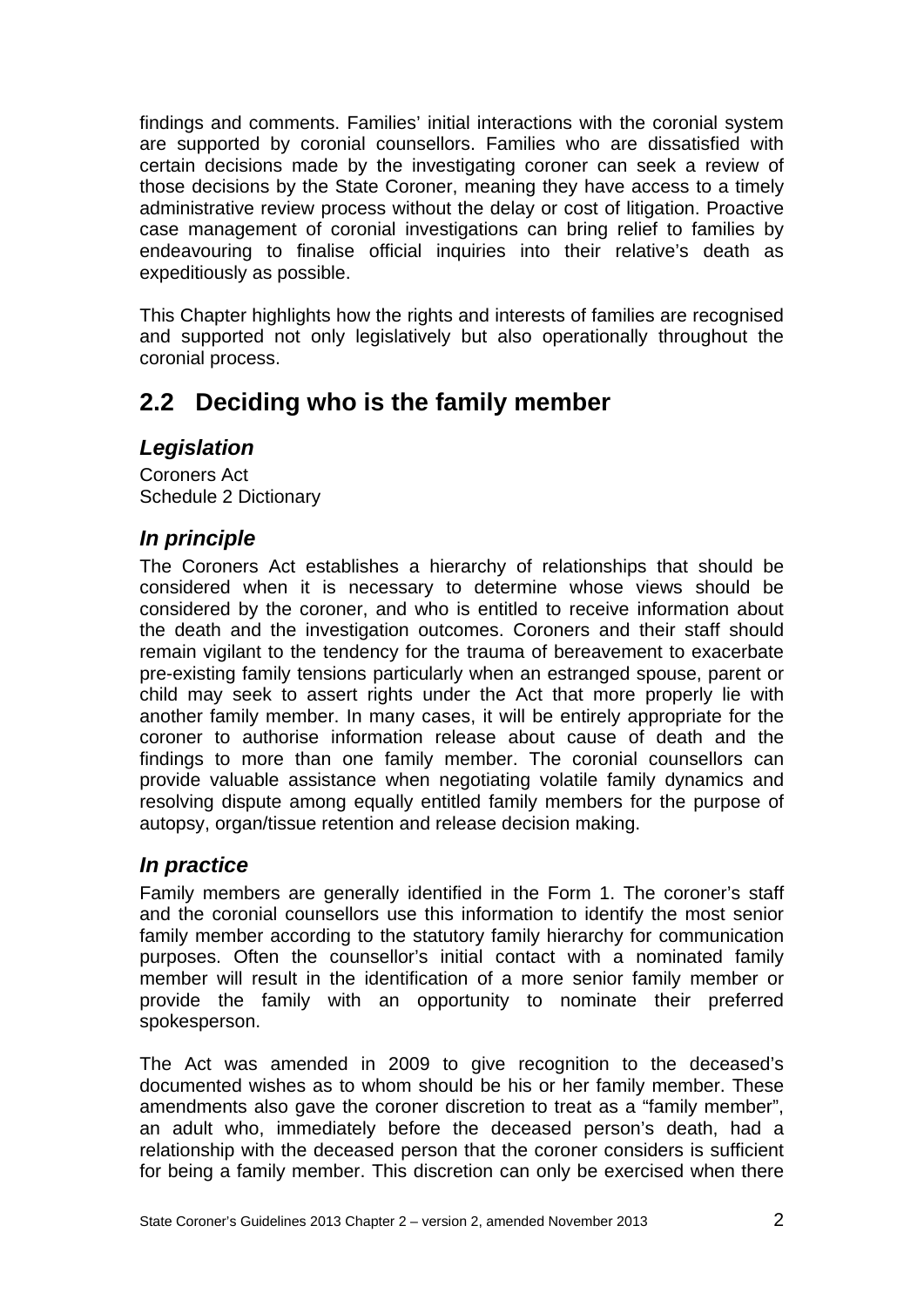is no person in any of the other specified categories available to act as the family member.

Unfortunately the human condition means it is not uncommon for a person's death to ignite pre-existing family disharmony or reveal a formerly secret relationship, resulting in disputes about whose views should be considered when it comes to the coroner's autopsy, organ/retention or release decision making.

When considering these disputes, coroners should first consider the nature of each person's relationship to the deceased person with reference to the 'family member' hierarchy established by the Act. Not infrequently, there will be more than one person who qualifies as the senior family member under the hierarchy, for example, an estranged husband or wife and a recent de facto spouse, or several adult children. It is prudent for the coroner to give each person an opportunity to be heard and this may entail inviting written submissions substantiating their respective claims and the closeness of their relationship with the deceased. Coronial counsellors can provide valuable assistance to coroners in working with family members to resolve these tensions in difficult family dynamics.

While coroners should be vigilant about a family's desire to prevent the coroner from considering the views of another family member or to prevent other family members from accessing information about the death, the coroner is not bound by those views. For example, it can be entirely appropriate for the surviving parent of the deceased's non-adult children from a previous relationship to be given access to cause of death information. In most cases, it is reasonable and appropriate for the coroner to give multiple family members the same degree of access to routine coronial information such as cause of death, autopsy reports and findings.

## <span id="page-4-0"></span>**2.3 Family views about autopsy and organ retention**

### <span id="page-4-1"></span>*Legislation*

Coroners Act Sections 19, 21, 24

### <span id="page-4-2"></span>*In principle*

The Coroners Act recognises many members of the community have strong views about invasive procedures being performed on their loved one's body. It gives family members have a right to have their views considered when the coroner is making a decision about the extent of autopsy to be ordered. This does not mean families can prevent an autopsy being performed but if a coroner considers it necessary for the investigation to override the family's concerns, the coroner must give the family reasons for doing so. This enlivens the family's right to have the coroner's autopsy decision judicially reviewed.

Past autopsy practices have demonstrated the anguish to families when they later discovered their loved one's body was released without them knowing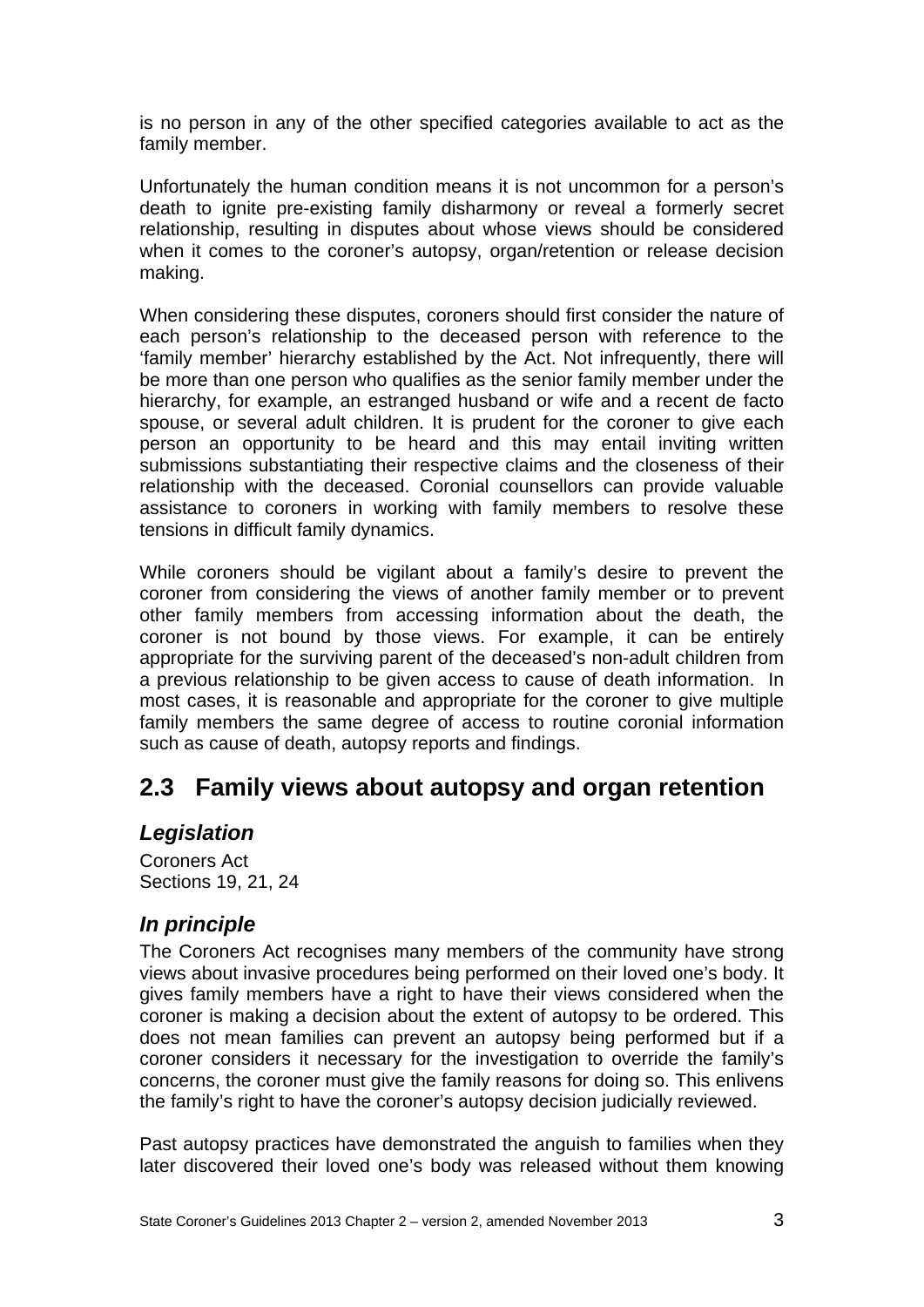organs had been retained. $2$  Families now have a right to be informed before the body is released of the coroner's decision to retain organs or tissue for further examination, and retained organs or tissues must be disposed of according to the family's wishes once no longer required for the coroner's investigation. Coroners are required to regularly review the need for continued organ/tissue retention in every case.

Wherever practicable, the family should be consulted when the coroner is giving consideration to a third party request, for example from a treating doctor, to attend and observe the autopsy.

### <span id="page-5-0"></span>*In practice*

Attending police are required to canvass the family's attitudes to autopsy and report this information in the Form 1 Police Report of a Death to the Coroner. This information is crucial to the coroner's autopsy decision making.

In practice, a coronial counsellor will contact the family after police have reported the death to a coroner and often before the coroner has made an autopsy decision. The counsellor's initial contact with the family can assist in explaining the autopsy process, clarifying the nature of any concerns the family has about autopsy and accurately communicating this information to the coroner, and in turn often helps the family better understand the basis for the coroner's autopsy decision. It also provides an appropriately supportive mechanism for seeking the family's views about organ/tissue retention and their disposal wishes.

Chapter 5 *Preliminary investigations, autopsies and retained tissue* details how coroners are manage family concerns about autopsy or organ/tissue retention.

The fact there has been no judicial review of coroners' autopsy or organ/tissue retention decisions since the Act commenced demonstrates how the counsellors' involvement at this early stage has helped assuage family concerns about this confronting aspect of the coronial process.

## <span id="page-5-1"></span>**2.4 Communicating with the family**

### <span id="page-5-2"></span>*In principle*

The family must be must given adequate and timely information about their loved one's death in order for them to participate meaningfully in the coroner's decision making about how to respond to the death. Families of deceased persons should not be denied information about the death just because it has

<sup>1</sup> 2 For example see *The Royal Liverpool Children's Inquiry Report* 30 January 2001 ([www.official](http://www.official-documents.gov.uk/document/hc0001/hc00/0012/0012_ii.pdf)[documents.gov.uk/document/hc0001/hc00/0012/0012\\_ii.pdf](http://www.official-documents.gov.uk/document/hc0001/hc00/0012/0012_ii.pdf)), *The report of the public inquiry into children's heart surgery at the Bristol Royal Infirmary 1984-1995*

<span id="page-5-3"></span><sup>(</sup>[http://webarchive.nationalarchives.gov.uk/20090811143745/http://www.bristol](http://webarchive.nationalarchives.gov.uk/20090811143745/http://www.bristol-inquiry.org.uk/final_report/the_report.pdf)[inquiry.org.uk/final\\_report/the\\_report.pdf](http://webarchive.nationalarchives.gov.uk/20090811143745/http://www.bristol-inquiry.org.uk/final_report/the_report.pdf)) and *Inquiry into Matters Arising from the Post Mortem and Anatomical Examination Practices of the Institute of Forensic Medicine* 17 August 2001 [\(http://search.records.nsw.gov.au/agencies/2163;jsessionid=A1071EACEF9E733A0B7D2B4DB613610](http://search.records.nsw.gov.au/agencies/2163;jsessionid=A1071EACEF9E733A0B7D2B4DB613610C) [C](http://search.records.nsw.gov.au/agencies/2163;jsessionid=A1071EACEF9E733A0B7D2B4DB613610C)).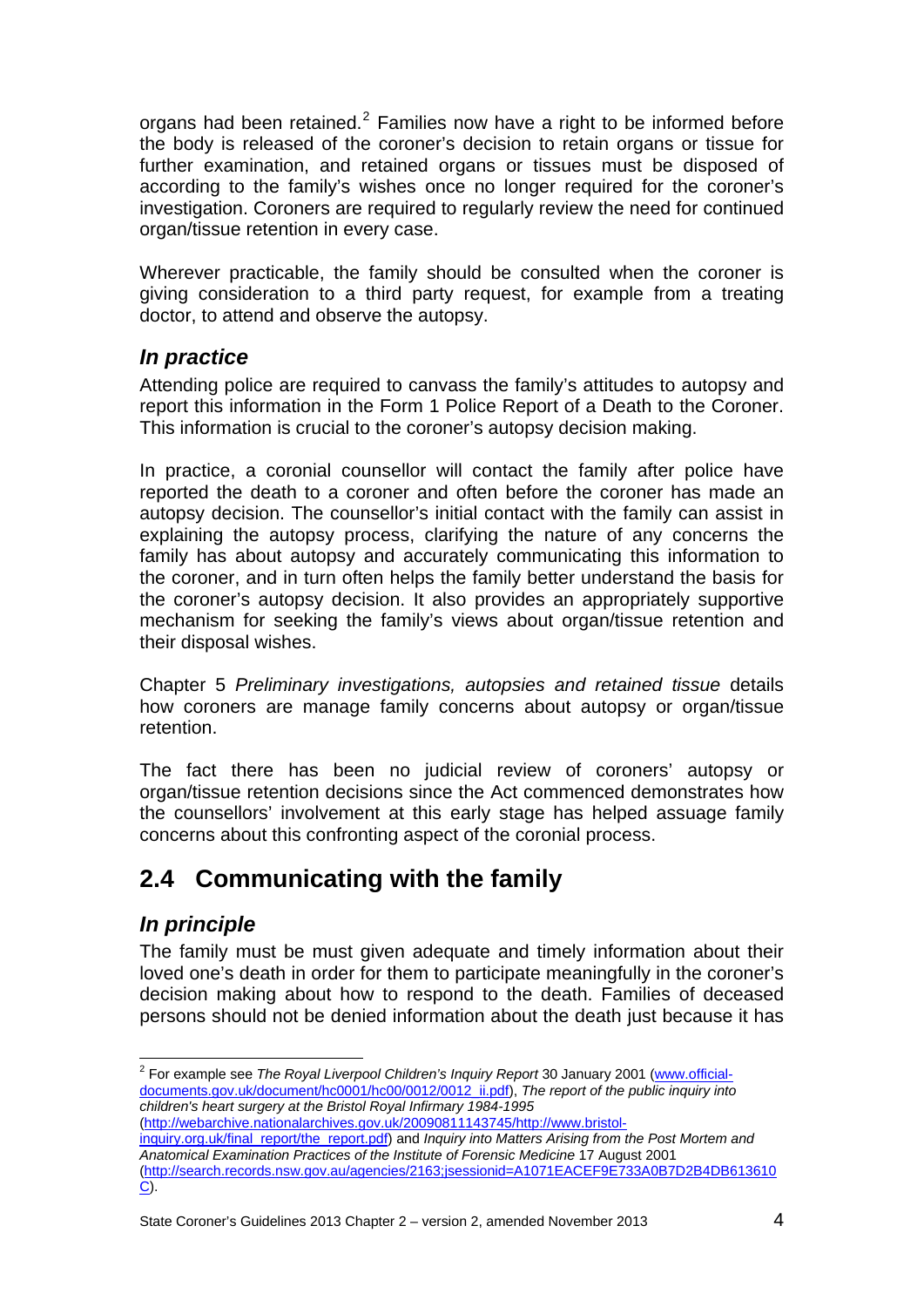been reported to the coroner. The general principle is that families are entitled to any and all information concerning the death as soon as it is available unless there is a basis for suspecting that to release the information may compromise a criminal investigation.

Research consistently demonstrates that concerns about protecting family members from further distress by shielding them from detailed information about the circumstances of death are misplaced. $3$  Careful consideration is required however to ensure that this is done in a sensitive manner and at the appropriate time. The coronial counsellors attached to Queensland Health Forensic and Scientific Services (QHFSS) can provide expert advice in relation to these issues and can act as intermediaries to facilitate the provision of potentially distressing information to family members.

#### <span id="page-6-0"></span>*In practice*

1

#### <span id="page-6-1"></span>**Assistance of coronial counsellors**

The complexities of the coronial system and the role of police can be confusing and intimidating to bereaved families. Coronial counsellors are skilled at providing information about the death in a way least likely to add to the distress of the deceased's relatives. They can also assist in seeking information from grieving families that assists the coroner's enquiries. They play an important role in demystifying the coroner's involvement by explaining the coronial process and its purpose and limitations.

Coronial counsellors are also alive to the possibility that in some cases there may be suspicions about the involvement of relatives in the death and that for this reason those relatives should be given less information than might normally be the case. The counsellors can best juggle these competing needs if they are advised of the suspicions that police have. If properly informed, the counsellors can be relied upon to maintain confidentiality of sensitive information.

#### <span id="page-6-2"></span>**Assistance of Aboriginal and Torres Strait Islander Legal Service**

If the deceased is an Aborigine or a Torres Strait Islander, contact should be made with the local Indigenous legal service to arrange for a community member to accompany police to advise of the death. Such people will be better equipped to understand the more complicated family structures that exist among some Indigenous people and information they give about the coronial system may be better received or more effectively communicated to other Indigenous people than that supplied by the police. Coronial counsellors regularly engage with community members when communicating with indigenous families about autopsy and other related issues.

<span id="page-6-3"></span><sup>3</sup> Eyre A., *Improving procedures and minimising distress: issues in the identification of victims following disasters*, (2002) 17(1) Australian Journal of Emergency Management 9 Dix P., *Access to the dead: the role of relatives in the aftermath of disaster* (1998) 352The Lancet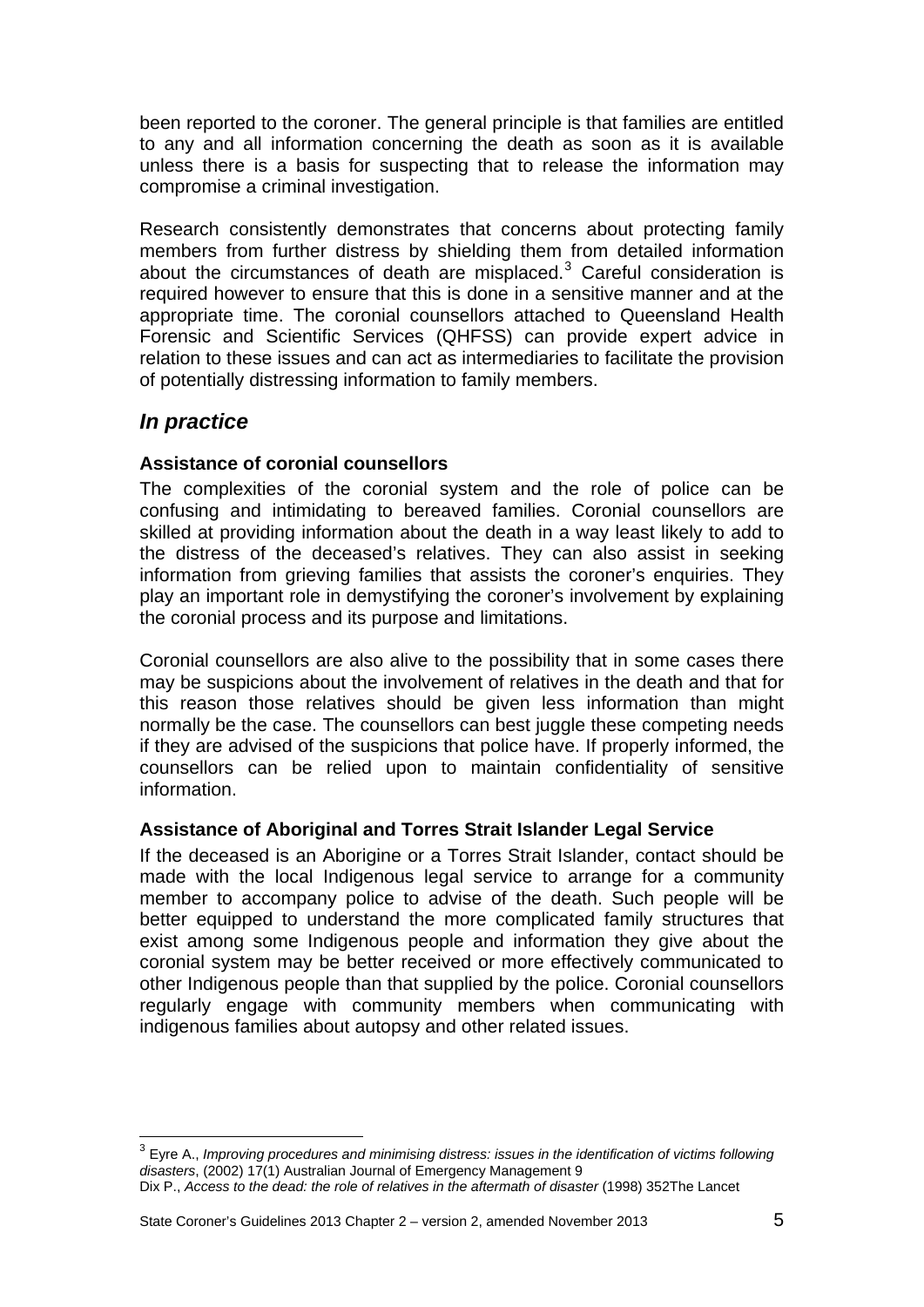#### <span id="page-7-0"></span>**Notification of death**

Police are primarily responsible for notifying the family of the death. It is essential that this is done in a sensitive manner and by someone who has adequate knowledge of the circumstances of the death. A failure to provide answers to reasonable questions at this early stage, or at least provide details of those who can give the information sought, is likely to increase the family's distress and has the potential to fuel speculations of a "cover up."

Attending police routinely provide family members with a brochure about the coronial process when they deliver the death message. Understandably many families may not be able absorb this information in the immediate aftermath of the death.

Attending police are required to canvass the family's attitudes to autopsy and report this information in the Form 1 Police Report of a Death to the Coroner. This information is crucial to the coroner's autopsy decision making.

#### <span id="page-7-1"></span>**Cause of death information and autopsy reports**

The family is entitled to be given as much information as possible about the cause of death and the various steps in the coronial system. They should not be required to wait until the coroner has received the final autopsy report to be informed of the pathologist's opinion as to the cause of death and other inquiries the coroner intends to undertake.

Coronial counsellors play an important role in communicating preliminary autopsy findings to family members when the death is not suspicious. In practice, this often occurs once the post-mortem examination is completed and before the body is released. Families will also receive a copy of the Form 30 Autopsy Notice after the pathologist provides it to the investigating coroner. Coroners should generally provide a copy of the final autopsy report to family members who specifically request it unless doing so may compromise the investigation, for example, because the family member is implicated in the death. Autopsy reports are generally provided with a recommendation that families seek advice about the contents from their doctor or other health care provider. The counsellors can also assist in communicating the autopsy findings to families who may be distressed by the findings. Where appropriate, the forensic pathologist can also be made available to explain his or her findings and opinion to the family.

#### <span id="page-7-2"></span>**Information about the coronial process**

Coronial counsellors routinely provide families with general information about the coronial process.

Families will also receive an initial contact letter from the investigating coroner enclosing a brochure about the coronial process.

The Office of the State Coroner website also hosts a range of useful information about the coronial process generally and specific aspects of it, for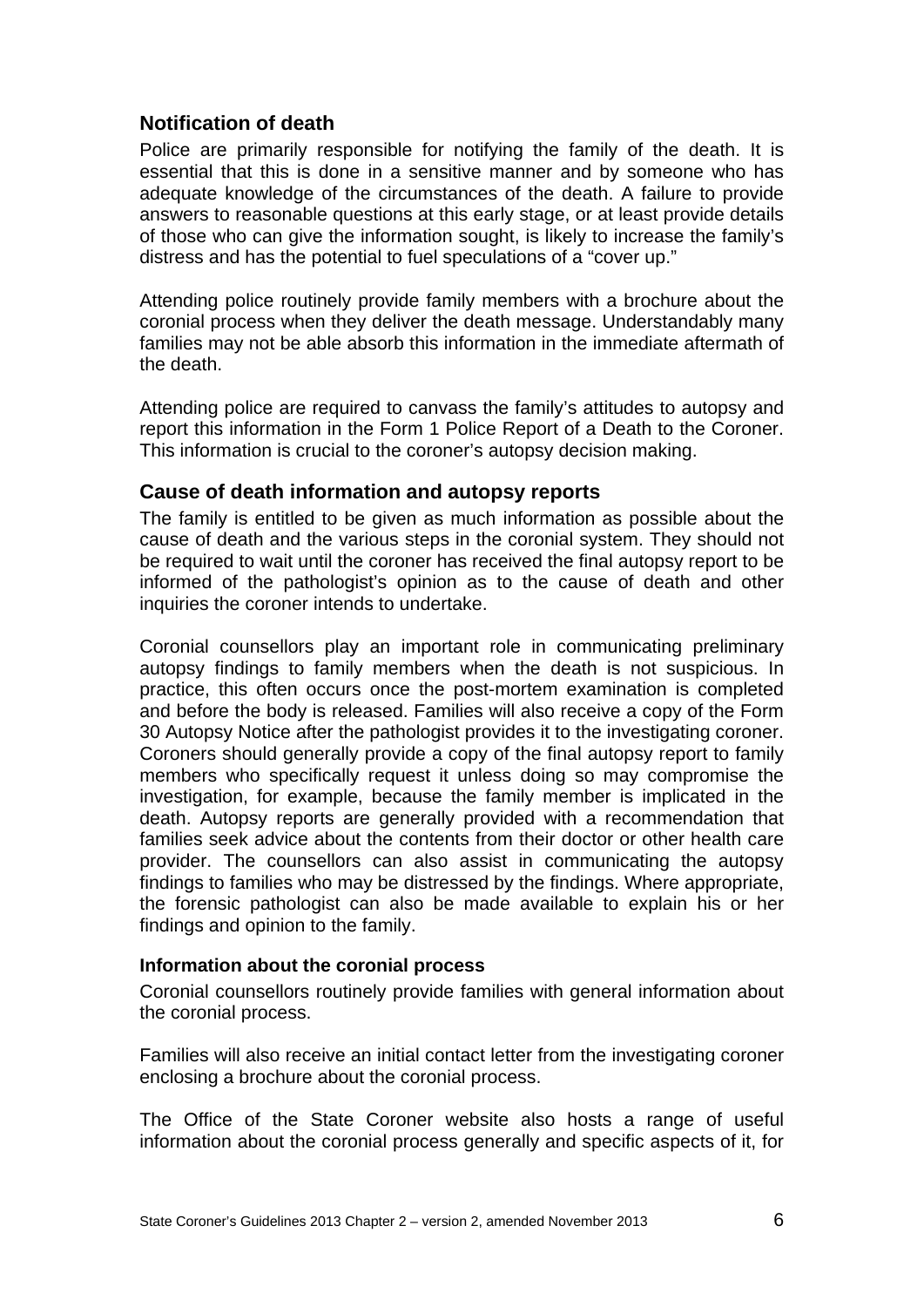example, what to expect at an inquest. $4$  Coroners' staff should direct families to these resources whenever appropriate.

# <span id="page-8-0"></span>**2.5 Viewing the body and death scene**

The therapeutic benefits for bereaved families who have an opportunity to view their loved one's body before burial or cremation are well recognised. Chapter 4 *Dealing with bodies* explains how this important process can and should be accommodated by the coronial process without compromising the integrity of the coroner's investigation.<sup>[5](#page-8-5)</sup>

Coronial counsellors play an important role in assisting police with formal identification viewings and preparing and supporting families who undertake this confronting task. They also play a vital role in arranging supporting families at therapeutic viewings before the body is released.

## <span id="page-8-1"></span>**2.6 Release orders and family disputes**

The coroner has control of a deceased person's body from the time the death is reported until the coroner's investigation stops or the coroner decides the body is no longer necessary for the investigation. Timely release of the body for burial or cremation is a significant step in the coronial process that can assist greatly in minimising distress to family members. The release process requires careful and expeditious consideration of the needs of the investigation, the family's wishes and the deceased's cultural or religious beliefs.

Chapter 4 *Release of bodies for burial or cremation* explains the matters a coroner must take into account before ordering the release of the body and provides guidance about how to manage competing claims for possession of the body.

## <span id="page-8-2"></span>**2.7 Case management and keeping families apprised**

## <span id="page-8-3"></span>*In principle*

Under the previous coronial system, coroners tended to be the passive recipients of investigation reports. Over the past decade, Queensland coroners have increasingly applied a proactive case management approach to their investigations. This recognises that delays in finalising coronial investigation can exacerbate a family's suffering. Coroners should constantly strive to progress their matters as expeditiously as possible and ensure families are regularly informed of the progress of the investigation into their loved one's death, unless doing so could compromise the investigation.

## <span id="page-8-4"></span>*In practice*

Coroners and their staff should always use the Coroners Case Management System (CCMS) and other administrative case management strategies such as regular case review meetings to monitor and progress their investigations

<sup>&</sup>lt;u>.</u> <sup>4</sup> [www.courts.qld.gov.au/courts/coroners-court/fact-sheets-and-publications](http://www.courts.qld.gov.au/courts/coroners-court/fact-sheets-and-publications) 5

<span id="page-8-6"></span><span id="page-8-5"></span><sup>&</sup>lt;sup>5</sup> See specifically sections 4.3 and 4.4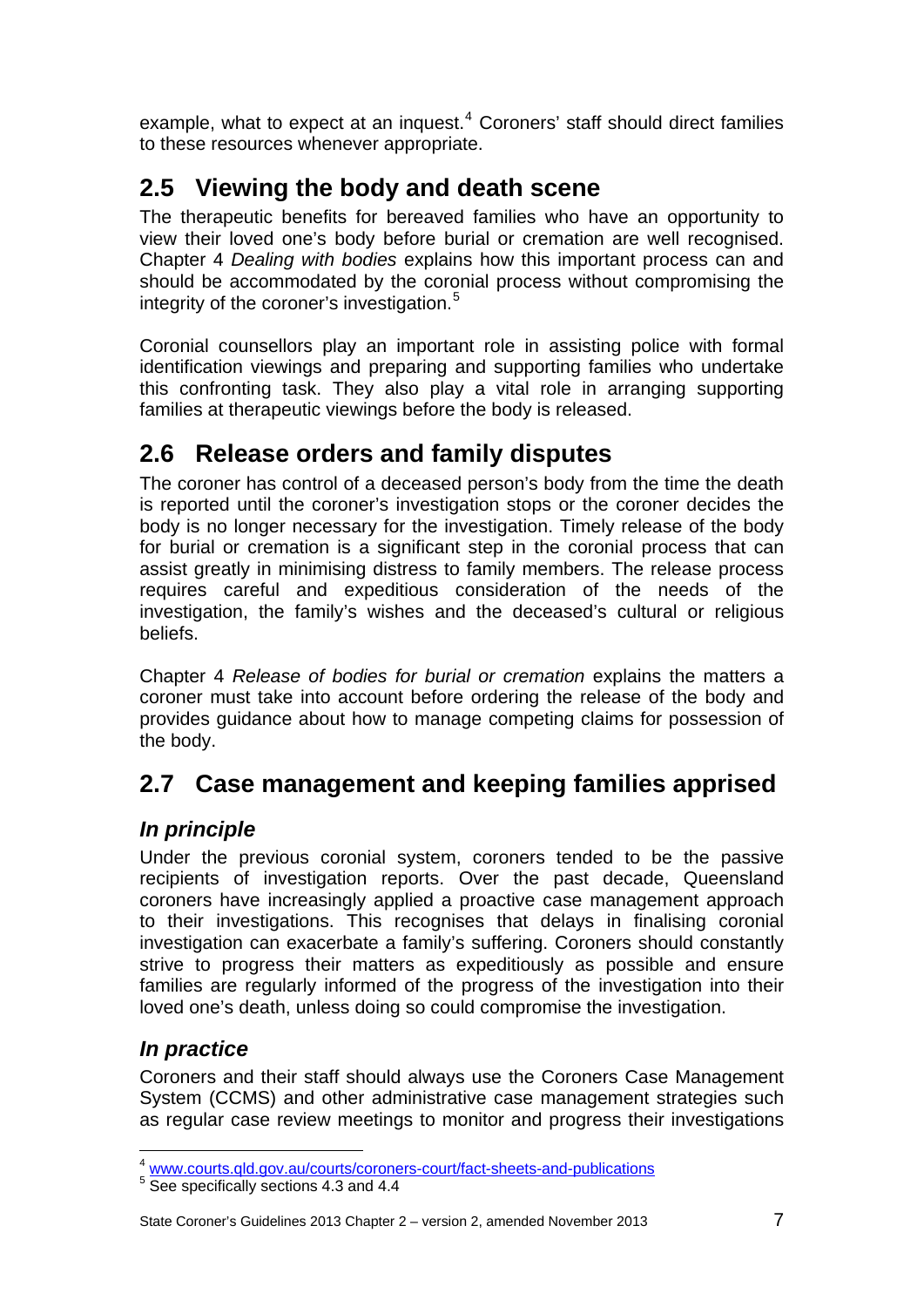in a timely fashion. Chapter 7 *Investigations* details a range of strategies coroners may consider when investigating different types of reportable deaths.

Coroners should ensure steps are taken to regularly update families about how the coroner intends to investigate the death and the progress of his or her investigation. It is important to proactively manage family expectations with realistic advice about how long each investigate phase is likely to take, for example, it can take several months for an independent expert to review investigation material and provide a report.

## <span id="page-9-0"></span>**2.8 Management of family concerns about the death**

### <span id="page-9-1"></span>*In principle*

Coroners can access an extremely broad range of information to inform their investigations. Families can often provide very helpful information about the deceased person and should always be invited to communicate any concerns they hold about the circumstances of the death to the coroner. Coroners should carefully consider any known family concerns before they finalise their investigation and provide families with a clear indication about the extent to which the coroner considers those concerns warrant further coronial investigation and how the coroner intends to explore them.

### <span id="page-9-2"></span>*In practice*

Grief is a very individual process and while some families chose not to engage in the coronial process, others will take the opportunity to express their concerns about their loved one's death at different stages and in different ways during a coronial investigation. Some are able to articulate their concerns in the early stages of the investigation, either in discussion with the coronial counsellors or in writing in response to an invitation to do so in the initial contact letter sent to the family. Others may not do so until after the funeral or later on after receiving the autopsy report or advice the coroner intends to finalise the investigation without an inquest. Families should be encouraged to put their concerns in writing but for those who find this difficult, the coronial counsellors can help these families distil their concerns and convey them to the coroner.

Experience has shown that families can raise a range of issues that may not be relevant to the circumstances of the death. A common example is concerns about unrelated previous health care. It is important that coroners carefully consider any known family concerns and clearly identify which of them he or she considers relevant to the death. Coroners should then advise families which of those issues will be investigated and explain why others the family has raised will not. Often there will be aspects of family concerns that are more appropriately referred to another investigative agency, for example the relevant health regulatory authority. Coroners should proactively refer these issues to the appropriate entity and ensure the family is informed this action has been taken.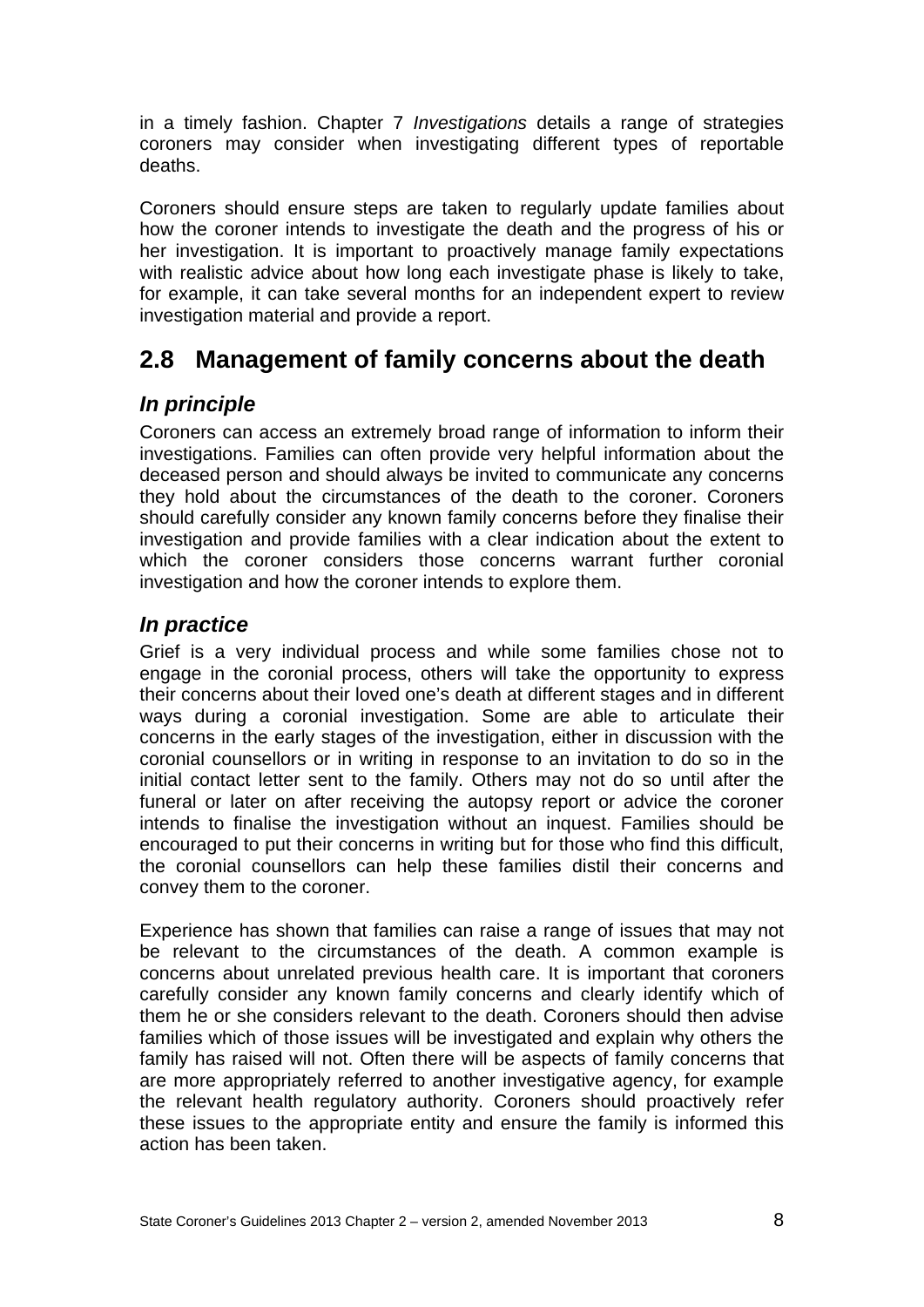When obtaining an independent expert review, it is important for any known relevant family concerns to be provided with the investigation material for review so they can be considered and addressed by the expert.

## <span id="page-10-0"></span>**2.9 Access to coronial information**

### <span id="page-10-1"></span>*Legislation*

Coroners Act Sections 54(1), (2), (3)

### <span id="page-10-2"></span>*In principle*

Families deal with the trauma of bereavement in different ways. Some try to understand as much as possible about their loved one's death by wanting to view investigation reports, photographs of the death scene and suicide notes. The Coroners Act clearly intended that families be given access to a broader range of coronial information than was made available to them under the previous system. Section 54 specifically envisages the deceased's family as a category of person with 'sufficient interest' in coronial and investigation documents and family members should generally be given access to coronial information at an appropriate time, unless to do so could compromise the investigation. Care should always be taken to ensure appropriate supportive measures are offered, for example, the advice and support of a coronial counsellor, to minimise the risk of exposing family members to psychological trauma when they seek access to graphic and distressing material.

### <span id="page-10-3"></span>*In practice*

Chapter 10 *Access to coronial information* explains the access to investigation documents regime generally and details how coroners should manage requests made by family members.

The Act was amended in August 2013 to expand coroners' powers to release investigation documents and non inquest findings and to clarify when access may be given to inquest exhibits. These amendments recognise the family's rights to be consulted and have their views considered when the coroner is considering a public interest release.[6](#page-8-6)

## <span id="page-10-4"></span>**2.10 Application for inquest and review of reportable death or inquest decision or findings**

## <span id="page-10-5"></span>*Legislation*

Coroners Act Sections 11A, 30(1) & (2) & (4), 50(1), 50A(1), 50B(1)-(4)

The Coroners Act establishes mechanisms for administrative review of investigation outcomes including a coroner's decision about whether a death is reportable or whether an inquest should be held, to review inquest or noninquest findings or to re-open an inquest or non-inquest investigation. These

<sup>1</sup> 6 See sections 46A and 54(3) and Chapter 8 *Findings*, section 8.11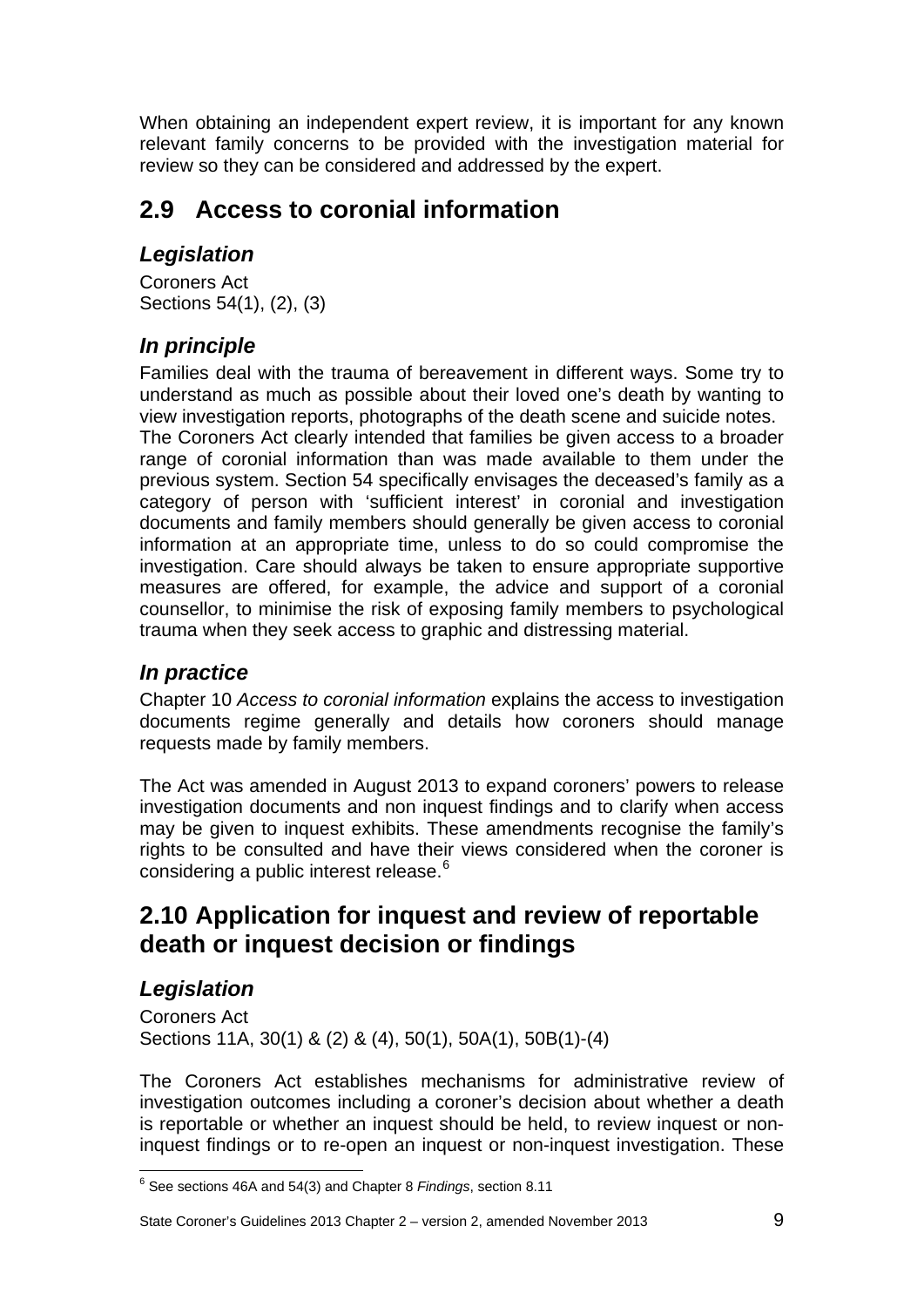avenues of review are intended to provide an efficient and cost-effective means of examining concerns about the way in which a death has been investigated or the basis of the coroner's findings. Families who are dissatisfied with an investigation outcome should be given clear advice about their rights to have that outcome reviewed.

Chapter 3 *Reporting deaths* discusses how a coroner's decision about whether a death is reportable can be reviewed.

Chapter 7 *Investigations* discusses how non-inquest investigations can be reopened, including on application by the family.

Chapter 9 *Inquests* discusses the right to apply for an inquest or for a coroner's decision not to hold an inquest to be reviewed. It also explains how an inquest can be reopened, including on application by the family.

## <span id="page-11-0"></span>**2.11 Involvement in inquests**

### <span id="page-11-1"></span>*Legislation*

Coroners Act Section 36(1)(c)

### <span id="page-11-2"></span>*In principle*

While the Coroners Act specifically recognises family members as a category of person considered to have sufficient interest to appear at an inquest, not all families wish or have the means to do so. Consideration must always be given to ways in which families can participate meaningfully in an inquest should they wish to do so.

### <span id="page-11-3"></span>*In practice*

While Chapter 9 *Inquests* canvasses matters including the considerations a coroner should take into account when considering whether an inquest is warranted and the process by which an inquest is convened and held, it is worth flagging here those aspects where special consideration should be given to the family's rights, needs and interests during the inquest process.

#### <span id="page-11-4"></span>**Notification of coroner's decision to hold inquest**

The family must always be notified of the coroner's decision to hold an inquest and the issues proposed to be investigated at inquest. This enables the family to consider and if necessary seek advice about whether they should be represented at the inquest. Counsel Assisting can play an important role in helping unrepresented families family understand the inquest process generally and explaining the intended scope of the inquest, the witnesses proposed to be called, the role of Counsel Assisting and the ways in which the family can participate should they wish to do so.

#### <span id="page-11-5"></span>**Access to brief of evidence**

The family is entitled to a copy of the brief of evidence regardless of whether they are legally represented or intend to seek leave to appear at the inquest.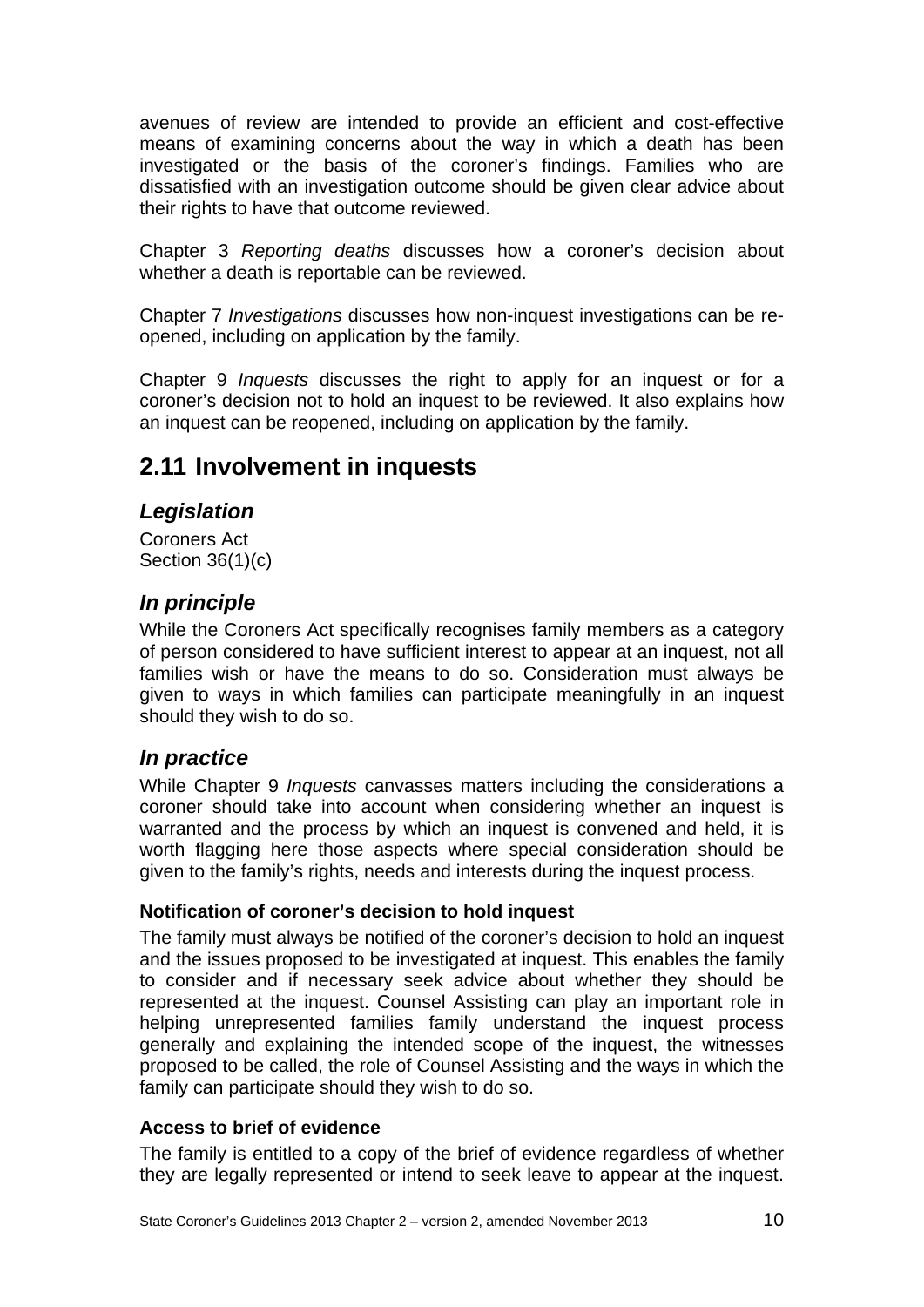Access to this information prior to the inquest helps the family better understand the evidence and the issues to be explored with various witnesses. Care should be taken if the brief contains graphic images in which case it is advisable to remove these items from the brief before it is provided to the family with advice this information is available should they wish to access it.

#### <span id="page-12-0"></span>**Standing to appear at inquest**

Section 36 of the Act specifically recognises family members as having sufficient interest to appear at an inquest and to examine witnesses and make submissions. It is difficult to envisage circumstances in which a coroner could reasonably reject a family member's application for leave to appear.

#### <span id="page-12-1"></span>**Role of Counsel Assisting when family not separately represented**

Many families chose not to seek leave to appear, preferring instead to observe the inquest from the gallery. In these cases, Counsel Assisting should ensure he or she speaks with the family before the pre-inquest conference to give the family an opportunity to communicate any specific issues or witnesses they would like the coroner to consider. Although Counsel Assisting clearly plays no representative role in relation to the deceased's family, the role has traditionally ensured the views and concerns of unrepresented families, where relevant to the circumstances of the death, are appropriately ventilated at inquest. This can be achieved a number of ways for example, by Counsel Assisting advising the court and the parties of any specific issues the family wishes to have examined; inviting a family member to give evidence at the start of the inquest so they have an opportunity to speak to their concerns, canvassing specific questions posed by the family when examining witnesses or seeking leave for the family to approach the bench to do so themselves, or handing up the family's written submissions.

#### <span id="page-12-2"></span>**Opportunity to be heard**

Families who are given leave to appear at inquest have the right to examine witnesses and make submissions. It is generally appropriate for the coroner to invite submissions from a family who does not appear provided all the parties are given an opportunity to consider and respond to them.

#### <span id="page-12-3"></span>**Recognition of deceased person in life**

The coronial process is very much focused on the deceased's final moments and the events leading to the death, often at the expense of recognition of who the deceased was in life. Coroners are encouraged to invite families to provide the court with a social history for their loved one so this information can be reflected in the coroner's findings if considered appropriate.

## <span id="page-12-4"></span>**2.12 Right to receive findings and comments**

### *Legislation*

Coroners Act Sections.45(4)(a), 46(2)(a)